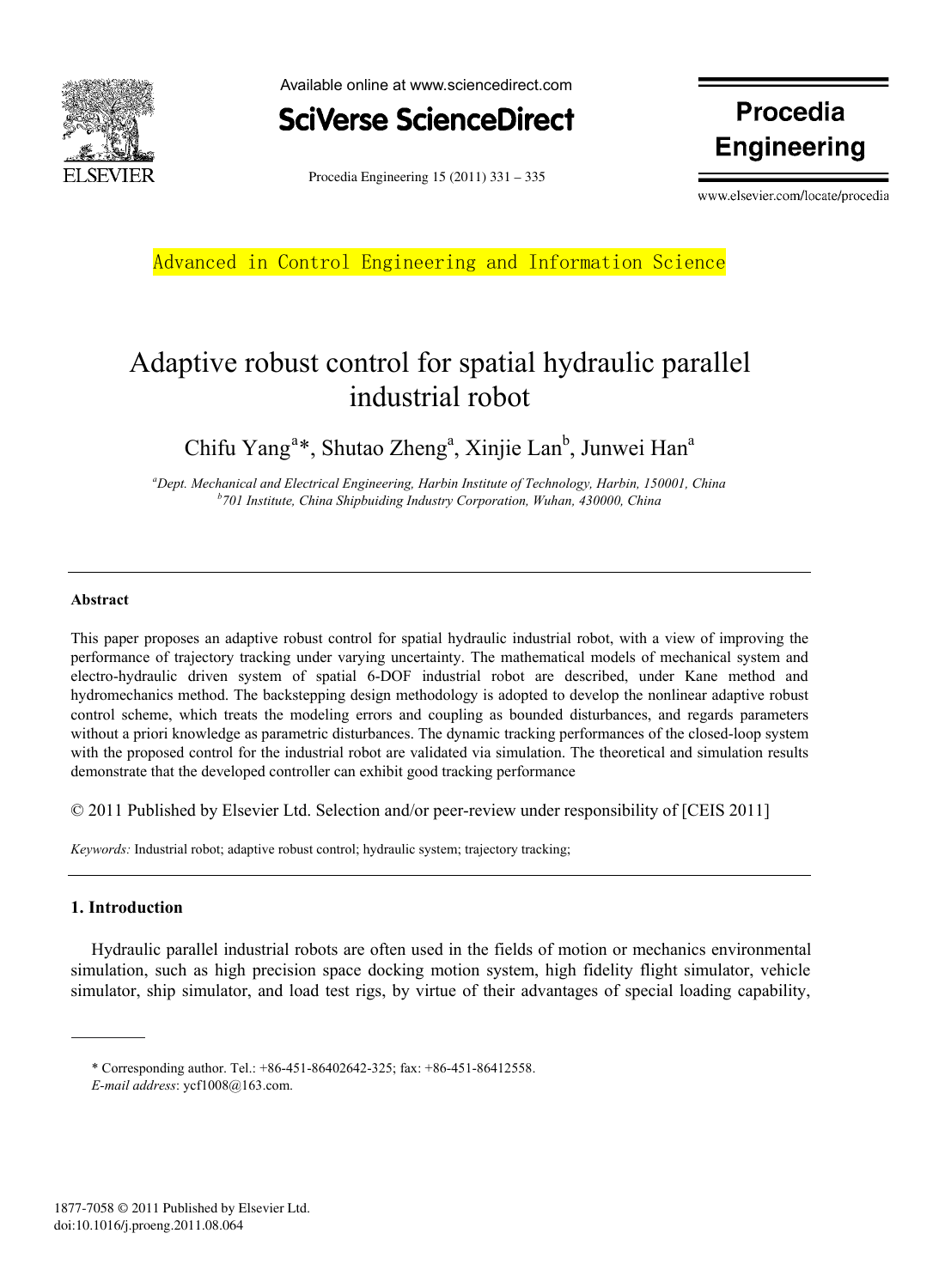high stiffness, high accuracy, and high force-to-weight ratio and so on [1-2]. On the other hand, such parallel industrial robots have some disadvantages of strong dynamic coupling and high nonlinearity resulted from system complex dynamic characteristics, which may limit the potential development of hydraulic parallel robots. Therefore, high performance controller is necessary and significant for spatial hydraulically driven parallel industrial robot.

In system and control community, spatial parallel robot has attracted special attention to develop effective controller for a typical multi-input multi-output (MIMO) nonlinear system [3]-[4]. The control strategies for robots may be largely divided into two schemes, motion control [5]-[6], and model-based control [7]-[8]. Motion control can be readily implemented as a collection of multiple, independent singleinput single-output control system using data on each actuator length only, but it does not always guarantee a high performance for any case. Model-based controllers are developed to improve control performance by taking dynamics characteristics of controlled member into account, such as robust control [9], and adaptive control [10]. The adaptive controllers are presented for industrial robots in [11], yet, the property of driven system is not considered. In [12], the electronically driven systems are considered in control design. Unlike electrically driven robots, hydraulic robots exhibit significant nonlinear actuator dynamics, which is more challenging.

The main contribution of this paper is to propose an adaptive robust controller (ARC) for spatial hydraulic parallel robot with high nonlinearities and uncertainty to get excellent tracking performance. The spatial industrial robot is described as multi-rigid bodies, for which the dynamics is described using Kane method, as well as hydraulic system obtained by applying hydrodynamics. With consideration of the dynamics of the nonlinear driven system and multi-body system, the adaptive robust control, based on backsteping methodology, is designed to improve control performance of hydraulic industrial robot. The system friction is compensated by a LuGre model updated with adaptive control, and the system uncertainties are rejected by a robust control law.

#### **2. Hydraulic Robot Dynamics**

The kinematics and dynamics of spatial parallel industrial robot have been investigated extensively [1- 2]. Hence, the dynamic equation of mechanical system is briefly described for the parallel industrial robot. The dynamic model of hydraulic robot can be described as

$$
M(q)\ddot{\overline{q}} + C(q,\dot{\overline{q}})\dot{\overline{q}} + G(q) = J_{l\overline{q}}^{T}(q)F_{L}
$$
\n(1)

$$
q_{Li} = c_d \cdot w \cdot x_{vi} \sqrt{\frac{1}{\rho} (p_s - \text{sign}(x_{vi}) p_{Li})}
$$
 (2)

$$
q_{Li} = A_1 \cdot \dot{l}_i + c_{tc} p_{Li} + c_{tic} p_s + \frac{(1 + n^4) \cdot A_1 \cdot L}{2(1 + n^2)(1 + n^3)E} \dot{p}_{Li}
$$
\n(3)

$$
A_1 P_{Li} = F_{ai} + F_{fi} \tag{4}
$$

where  $M(\cdot)$  is a 6×6 mass matrix,  $C(\cdot)$  is a 6×6 centrifugal terms,  $G(\cdot)$  is the gravity term,  $J_{\bar{\mu}}(\cdot)$  is a 6x6 Jacobian matrix between generalized velocity of the moving platform and actuator velocity, *FL* is a 6x1 actuator output force vector,  $\dot{\vec{q}}$  is the generalized velocity in inertial frame, *q* is generalized pose of the moving platform of hydraulic parallel industrial robot,  $q_{Li}$  is load flow, w is area gradient,  $x_{vi}$  is valve moving platform of hydraulic parallel industrial robot,  $q_{Li}$  is load flow, *w* is area gradient,  $x_{vi}$  is valve position,  $\rho$  is fluid density,  $p_s$  is supply pressure,  $A_1$  is effective acting area of piston,  $c_{ic}$ leakage coefficients,  $p_{Li}$  is load pressure, E is bulk modulus of fluid,  $c_d$  is flow coefficient, *n* is the ratio of area,  $n = A_2/A_1$ ,  $F_f$  is joint space friction.